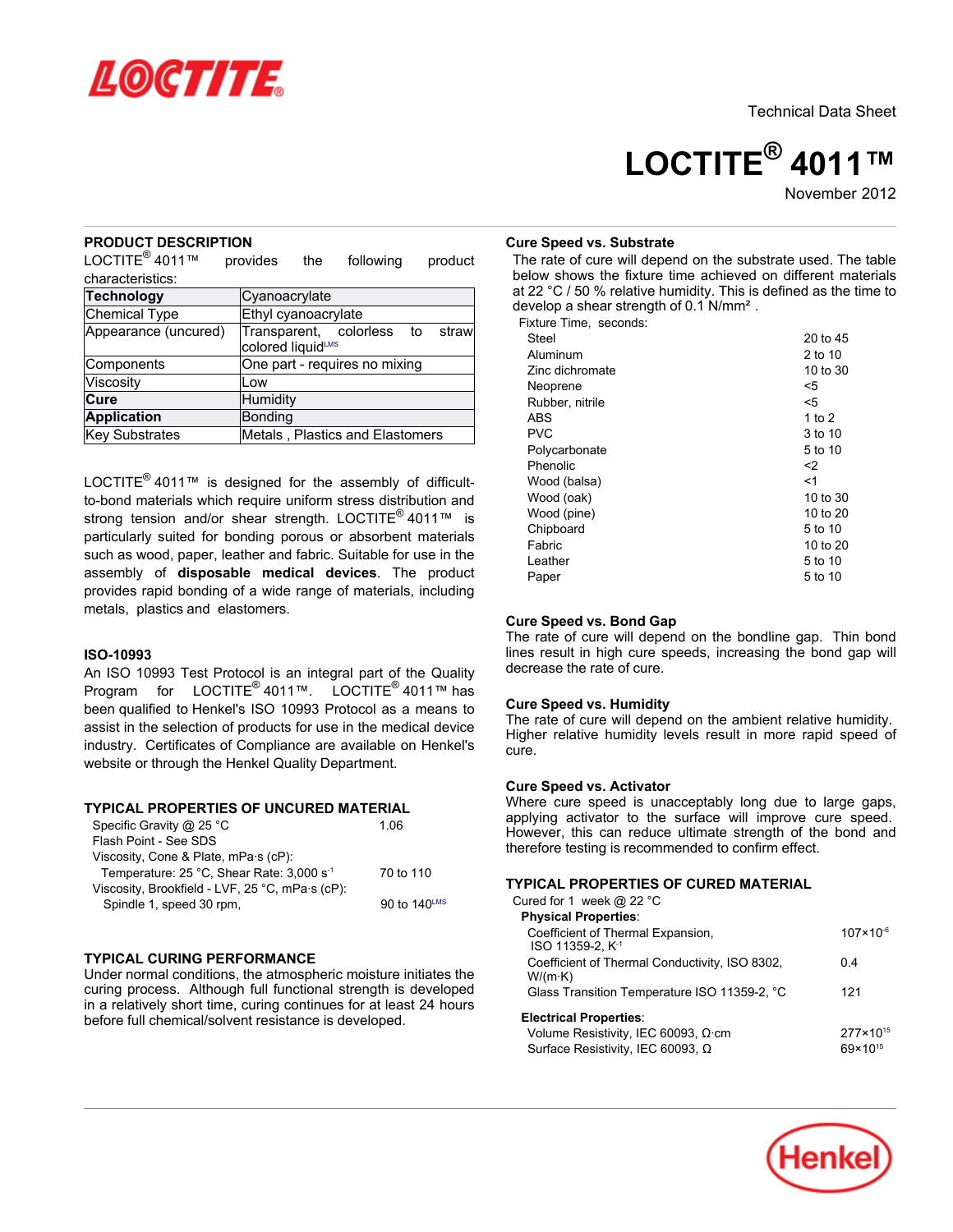| Dielectric Breakdown Strength,<br>IEC 60243-1. kV/mm | 33        |
|------------------------------------------------------|-----------|
| Dielectric Constant / Dissipation Factor, IEC 60250: |           |
| 1 kHz                                                | 2.72/0.02 |
| 1 MHz                                                | 2.53/0.02 |
| 10 MHz                                               | 2.42/0.01 |
|                                                      |           |

# **TYPICAL PERFORMANCE OF CURED MATERIAL Adhesive Properties**

| Cured for 10 seconds $@$ 25 °C<br>Tensile Strength, ISO 6922:<br><b>Buna-N</b> |                                   | N/mm <sup>2</sup><br>(psi)                     | $≥6.9^{\text{LMS}}$<br>(≥1,000) |
|--------------------------------------------------------------------------------|-----------------------------------|------------------------------------------------|---------------------------------|
| Cured for 72 hours $@$ 22 °C<br>Tensile Strength, ISO 6922:                    |                                   |                                                |                                 |
| <b>Buna-N</b>                                                                  | (psi)                             | $N/mm2$ 8 to 15<br>$(1,200 \text{ to } 2,200)$ |                                 |
| Steel (grit blasted)                                                           | (psi)                             | $N/mm2$ 7 to 16<br>$(1,000 \text{ to } 2,300)$ |                                 |
| Lap Shear Strength, ISO 4587:                                                  |                                   |                                                |                                 |
| Steel (grit blasted)                                                           | N/mm <sup>2</sup><br>(psi)        | 17 to 24<br>$(2,500 \text{ to } 3,500)$        |                                 |
| Aluminum (etched)                                                              |                                   | $N/mm2$ 2 to 11<br>$(psi)$ $(290 to 1,600)$    |                                 |
| Zinc dichromate                                                                | (psi)                             | $N/mm2$ 0.5 to 2<br>(70 to 290)                |                                 |
| ABS                                                                            | N/mm <sup>2</sup><br>(psi)        | 7 to 9<br>$(1,000 \text{ to } 1,300)$          |                                 |
| PVC                                                                            | (psi)                             | $N/mm2$ 7 to 16<br>$(1,000 \text{ to } 2,300)$ |                                 |
| Phenolic                                                                       | N/mm <sup>2</sup> 1 to 5<br>(psi) | (150 to 730)                                   |                                 |
| Polycarbonate                                                                  | (psi)                             | $N/mm2$ 7 to 11<br>$(1,000 \text{ to } 1,600)$ |                                 |
| Nitrile                                                                        | $N/mm2$ 1 to 2<br>(psi)           | (150 to 290)                                   |                                 |
| Neoprene                                                                       | N/mm <sup>2</sup><br>(psi)        | 1 to $2$<br>(150 to 290)                       |                                 |

# **TYPICAL ENVIRONMENTAL RESISTANCE**

Cured for 1 week @ 22 °C Lap Shear Strength, ISO 4587: Steel (grit blasted)

## **Hot Strength**

Tested at temperature



## **Heat Aging**





## **Chemical/Solvent Resistance**

Aged under conditions indicated and tested @ 22 °C.

|                   |    | % of initial strength |      |       |       |
|-------------------|----|-----------------------|------|-------|-------|
| Environment       | °C | 100 h                 | 500h | 1000h | 5000h |
| Motor oil         | 40 | 120                   | 110  | 110   | 85    |
| Unleaded gasoline | 22 | 85                    | 80   | 80    | 75    |
| Ethanol           | 22 | 100                   | 105  | 110   | 120   |
| Isopropanol       | 22 | 100                   | 110  | 105   | 120   |
| Water             | 22 | 80                    | 70   | 55    | 65    |
| 98% RH            | 40 | 70                    | 60   | 55    | 55    |

Lap Shear Strength, ISO 4587: Polycarbonate

|             |    | % of initial strength |       |        |       |
|-------------|----|-----------------------|-------|--------|-------|
| Environment | °C | 100 h                 | 500 h | 1000 h | 5000h |
| Air         | 22 | 120                   | 125   | 115    | 130   |
| 98% RH      | 40 | 120                   | 110   | 120    | 115   |

#### **Effects of Sterilization**

In general, products similiar in composition to  $LOCTITE^{\circledcirc}$  4011™ subjected to standard sterilization methods, such as EtO and Gamma Radiation (25 to 50 kiloGrays cumulative) show excellent bond strength retention. LOCTITE<sup>®</sup> 4011™ maintains bond strength after 1 cycle of steam autoclave. It is recommended that customers test specific parts after subjecting them to the preferred sterilization method. Consult with Loctite® for a product recommendation if your device will see more than 3 sterilization cycles.